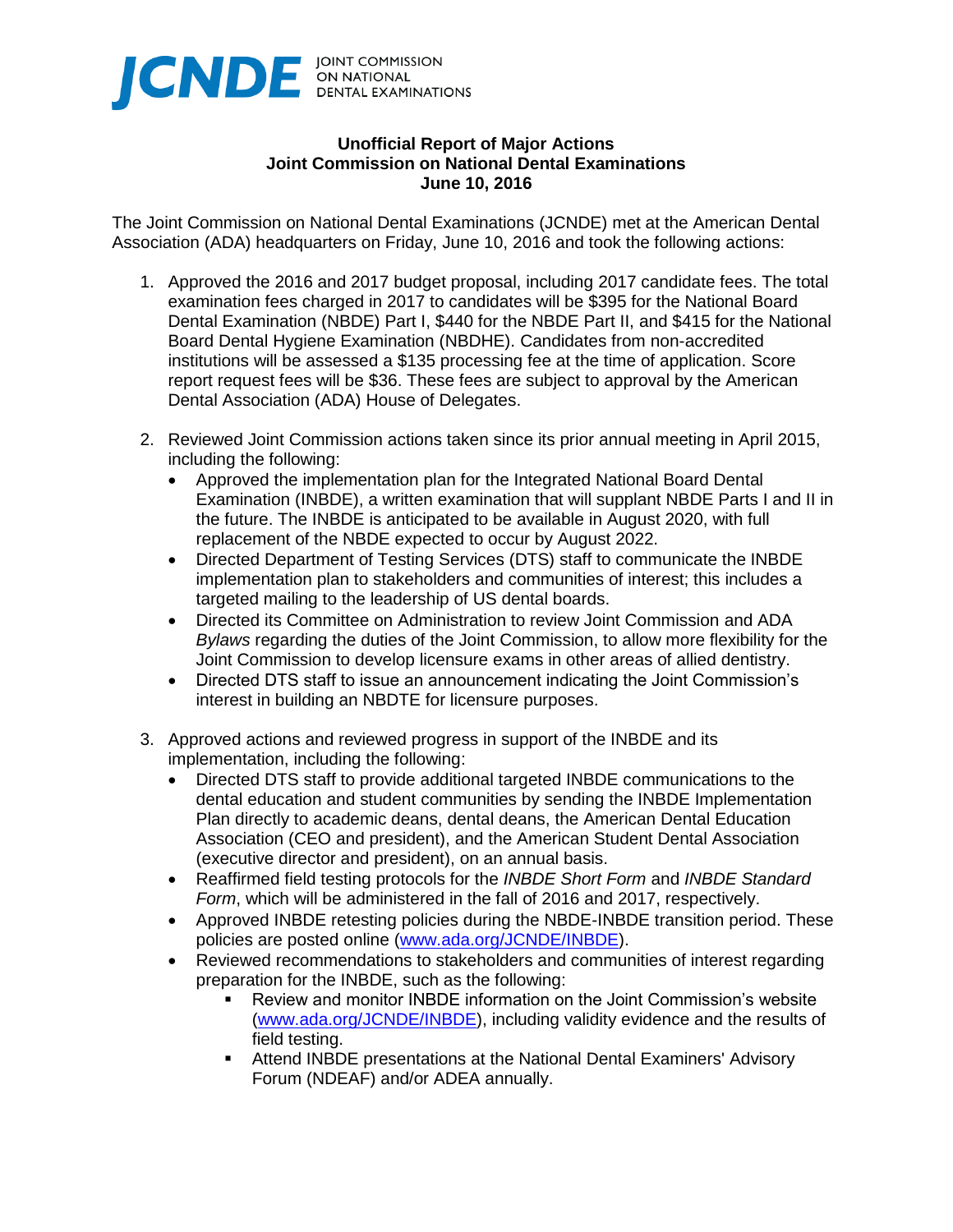

- State boards should prepare to receive INBDE results, making sure to review practice acts, rules, policies, and regulations to determine if changes will be required to accept the INBDE on day one of availability.
- **•** Dental education programs should prepare their school and students for the INBDE through any necessary revisions to curricula and academic policy.
- Licensure candidates should determine which examination track to pursue (NBDE or INBDE) during the transition period, preparing accordingly in consultation with the following: the most recent INBDE implementation plan, dental school requirements, dental boards of states in which licensure is sought, and current Joint Commission policies.
- 4. Reaffirmed the Joint Commission's commitment to the quality and validity of its current examination programs (NBDE Parts I and II, NBDHE). This includes the following:
	- Approved instituting an Image Review Test Construction Committee charged with the responsibility for 1) maintaining image implementation guidelines and acceptability standards in accordance with industry best practices, 2) evaluating and accepting high-quality images, and 3) categorizing and adjusting images as appropriate, to help ensure that images appearing on National Board Examination are of sufficient quality that entry-level candidates who possess the necessary knowledge and skills would be able to correctly answer questions involving these images.
	- Adopted the recommendations of a standard setting committee convened for the NBDHE. Standard setting involves the establishment of a cut score that separates passing and failing candidates. The Joint Commission's standards are criterion-referenced (i.e., established based on specific skill requirements), as opposed to normatively based. The new standard will be scheduled for implementation no sooner than January 2017.
	- Adopted 30 revised clinical content areas for the NBDHE, to represent the clinical content areas required for the safe, entry-level practice of dental hygiene. These clinical content areas had previously been subject to review by both the dental and dental hygiene communities.
	- Endorsed a practice analysis approach for the NBDHE, and directed DTS staff to implement this approach. The aforementioned dental hygiene clinical content areas will be incorporated into a practice analysis survey that will be distributed to entry-level dental hygienists in 2016. Results for this survey will be used to help establish the content domain for the NBDHE.
	- Adopted a resolution to form an ad hoc committee to review the Joint Commission's practice analysis methodology and report back to the Committee on Research and Development in 2017. The Joint Commission also endorsed staff efforts to further improve the methodology in the interim period.
	- Approved reappointment of current NBDE and NBDHE test construction committee (TCC) members, and selected new NBDE and NBDHE TCC members for committees meeting in 2017.
	- Approved changes to dental hygiene TCC member qualifications in the areas of periodontics, clinical dental hygiene, and oral medicine/oral diagnosis/oral pathology.
	- Adopted a resolution in response to a letter from the ADA's Council on Dental Practice. Consistent with sentiments expressed in the letter, the resolution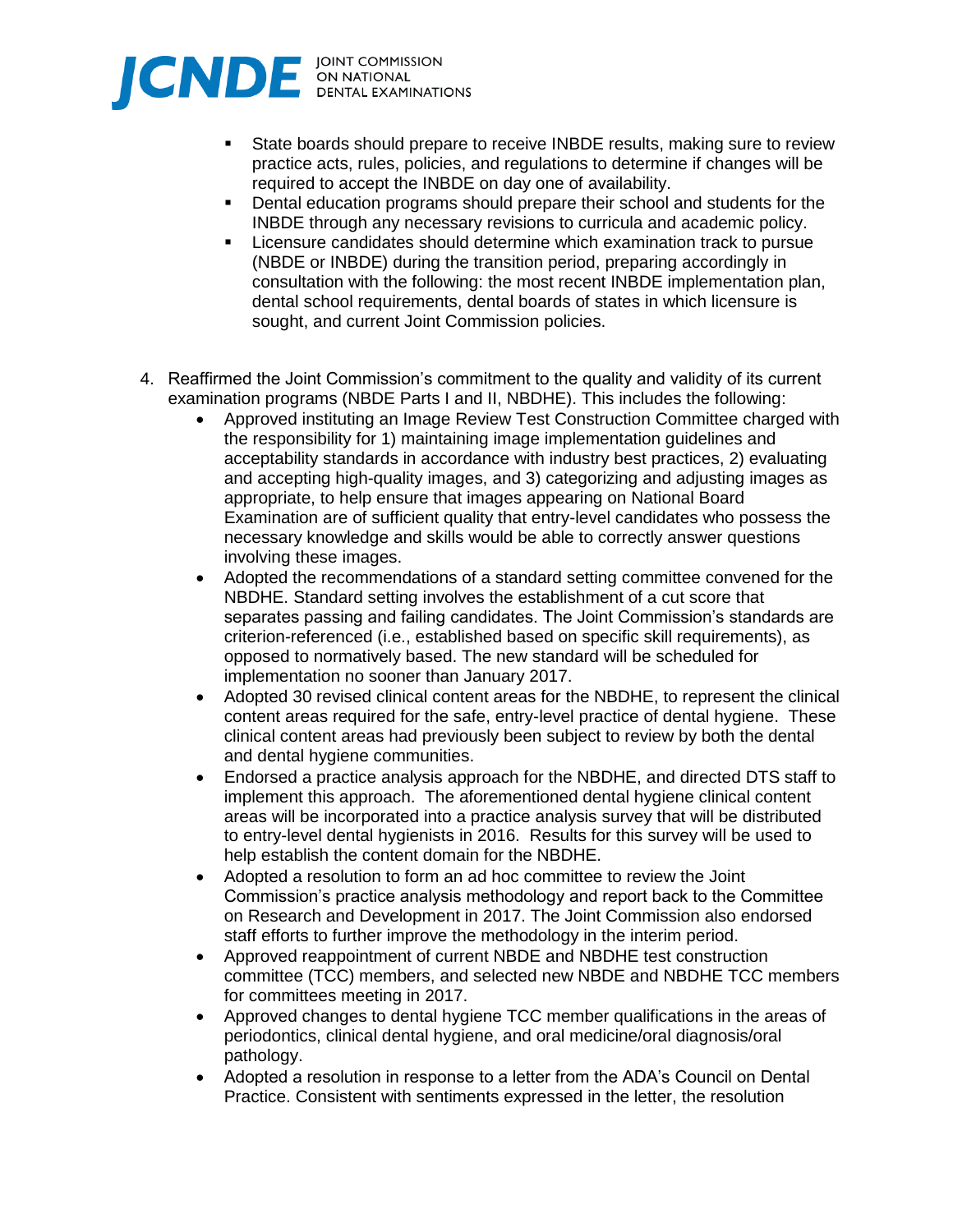

encourages all National Board Examination TCCs to write questions where applicable within their individual test specifications that relate to issues of provider health and wellness, addiction, and opioid prescribing.

- Approved procedures for granting permission for use of the Joint Commission's released examination materials by dental and dental hygiene educational programs.
- Approved procedures for granting permission to educational programs for use of the Case Development and Test Item Development Guides by dental schools for faculty development.
- Approved procedures for the sale of NBDHE 2006 and 2009 released examination materials to individuals for a fee to cover costs of production and distribution.
- Approved the 2015 Technical Reports for the NBDE and NBDHE.
- Recommended that the following positions be added to DTS in 2017, to support testing programs and corresponding projects: Associate Psychometrician, Assessment Specialist-Digital Imaging, DTS Editor, and Project Coordinator.
- Approved a list of 2016 and 2017 research and development projects and expenditures.
- 5. Adopted a resolution to form an ad hoc committee on *Bylaws* duties to consider the scope of the Joint Commission and report its progress to the Joint Commission in 2017.
- 6. Recommended a proposed revision to the *ADA Standing Rules for Councils and Commissions*, contingent upon approval by the ADA's Board of Trustees. The proposed revision modifies the procedure for tabulating Joint Commission mail ballots involving candidate appeals, such that votes not received shall be considered abstentions. Current procedures require non-votes to be considered affirmative votes (i.e., in favor of granting the appeal).
- 7. Adopted revisions to the *Joint Commission's Bylaws, Standing Rules,* and *Examination Regulations.* Revisions to *Examination Regulations* are effective immediately; revisions to *Joint Commission Bylaws* and *Standing Rules* are contingent upon approval by the ADA's House of Delegates. Noteworthy revisions are as follows:
	- *JCNDE Examination Regulations:* Candidates will no longer be required to wait 12-months to retest, after their third failed attempt on a National Board Examination.
	- *JCNDE Examination Regulations:* National Board Examination results reporting will undergo minor modifications to facilitate electronic reporting through the DTS Score Reporting Hub in late 2016. This includes elimination of state board reporting of subject-based scale scores for examination attempts made under conjunctive scoring models, and removal of report language concerning the implications of cut score achievement.
	- *JCNDE Standing Rules:* New Commissioners will be subject to a simultaneous service policy, to help avoid potential conflicts of interest.
	- *JCNDE Bylaws:* A change was made to Joint Commission officer elections. The Vice Chair of the Joint Commission will now become Chair of the Joint Commission, at the end of his or her term as Vice Chair.